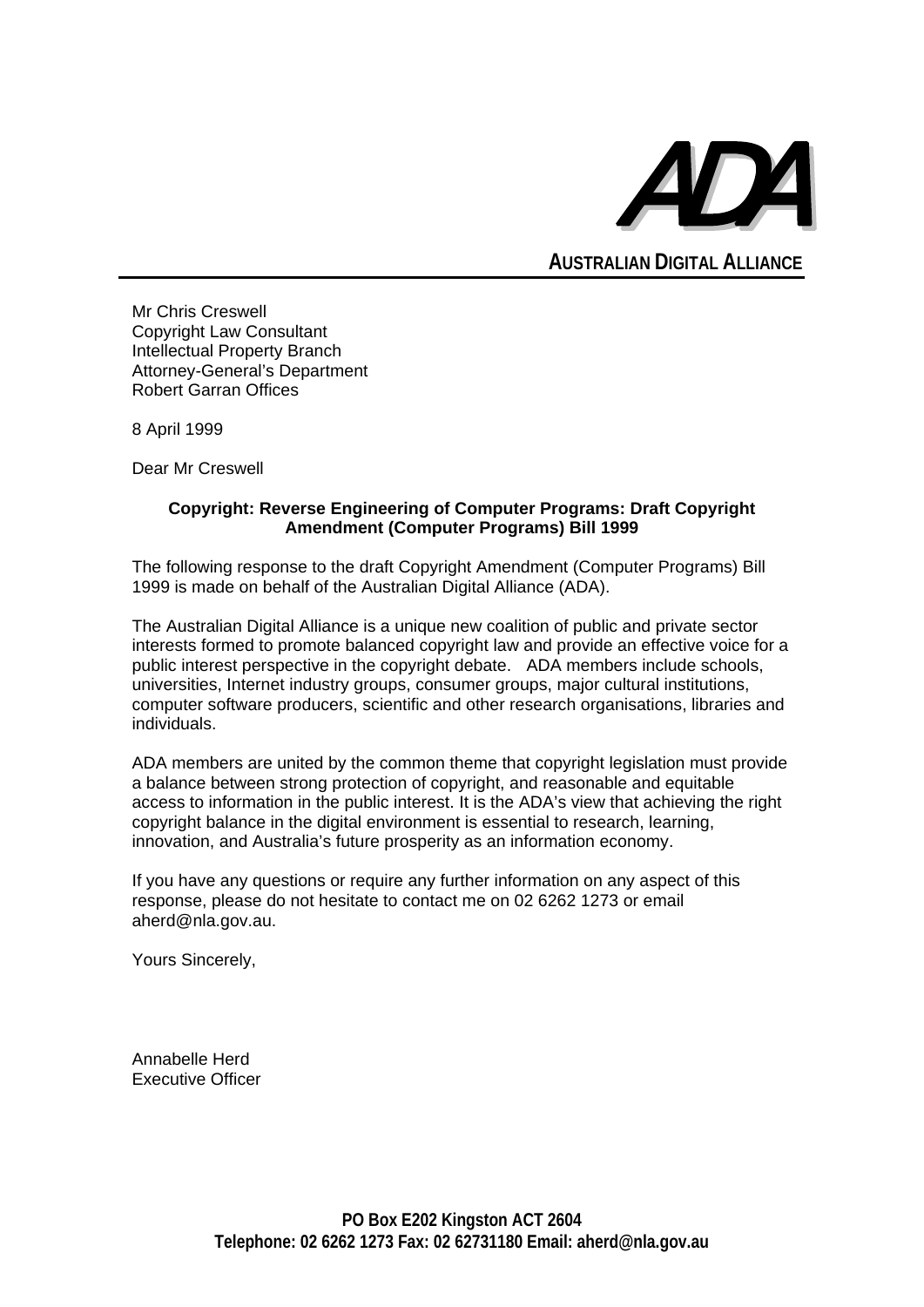

**AUSTRALIAN DIGITAL ALLIANCE**

# **Copyright Amendment (Computer Programs) Bill 1999 Response from the Australian Digital Alliance (ADA)**

# **1. Introduction**

- 1.1. The Australian Digital Alliance thanks the Government for providing the opportunity to comment on the draft Copyright Amendment (Computer Programs) Bill 1999.
- 1.2. The ADA notes the Government's request for comment on the technical efficacy of the legislative proposals. Comments provided will therefore focus on aspects of the proposed wording which do not appear to meet the Government's stated policy objectives.

## **2. S. 47B - Reproduction for normal use or study of computer programs**

- 2.1. The ADA notes that the proposed s. 47B is the only exception covered in the draft Bill that will not be subject to the 'contracting out' provision (s. 47 H) also contained in the bill.
- 2.2. The ADA further notes that s. 47B(3) specifies that any contrary 'express direction' (as defined in proposed s. 47B(4)) will override the exception set out in s. 47B(1) allowing the making of reproductions for normal use.
- 2.3. The ADA submits that the combined effect of these features of the proposed s. 47B severely limit the practical effect of the exceptions for normal use and for study. Further, there seems to be no stated policy reason for differentiating s. 47B in this manner and limiting its operation where other proposed exceptions in the draft bill are not so limited.
- 2.4. In this regard, the ADA notes comment made by the CLRC at paragraph 10.106 in its report, *Computer Software Protection*, and particularly notes that the Committee specifically recommended that a contracting out provision apply to any exception allowing the study of the operation of a computer program (Recommendation 2.31).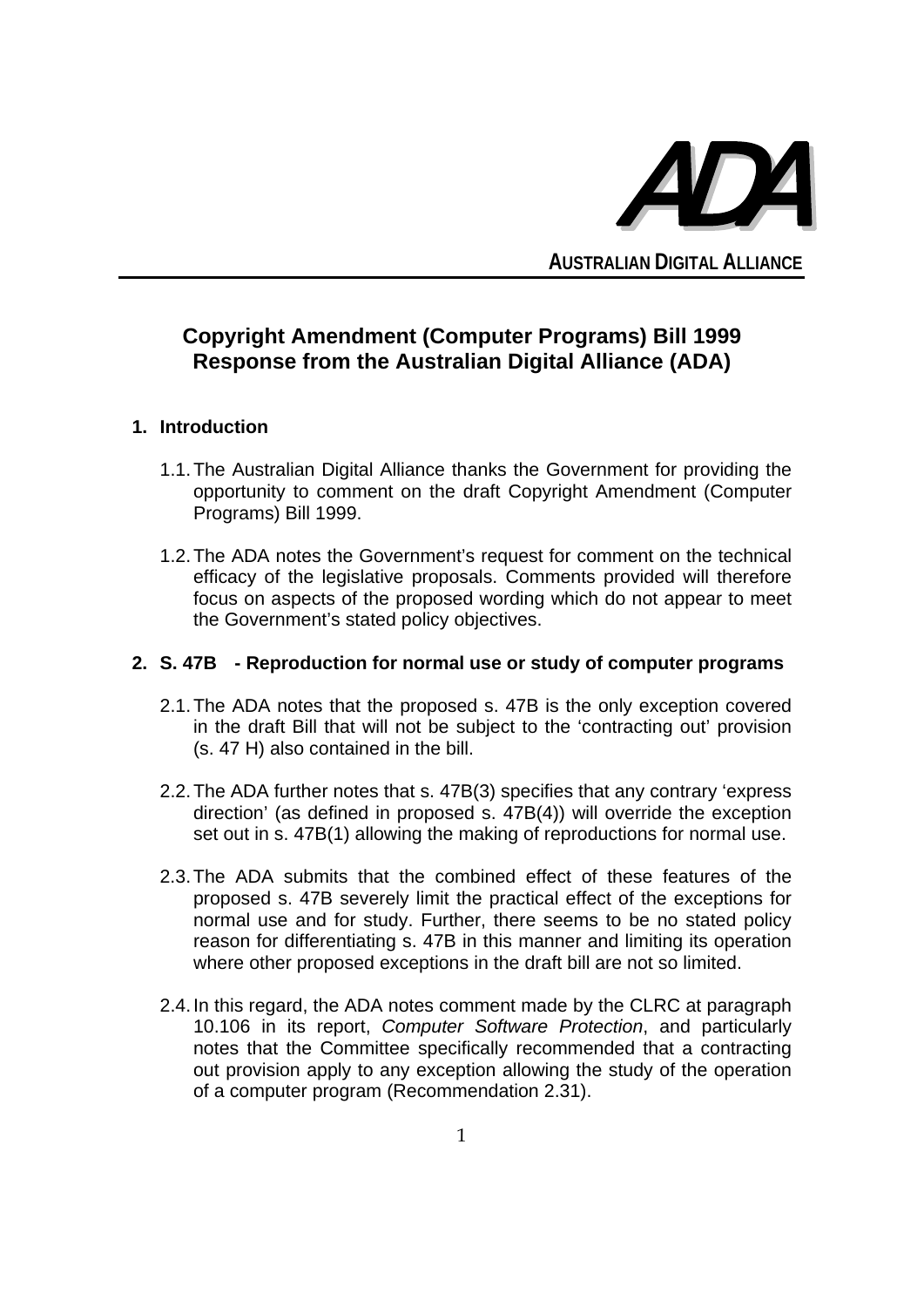2.5. In relation to s. 47B the ADA further submits that for purposes of clarity, the two elements of draft s. 47B (the exception for normal use (s. 47B(1), and the exception for studying the ideas behind a computer program and the way it functions (s. 47B(2)) would be more appropriately set out as two separate exceptions.

# **3. S. 47C – Back-up copy of computer programs**

- 3.1. The Government has recognised the importance of a flexible approach in allowing the making and use of back-up copies. The ADA broadly supports the reviewed provision outlined in the draft Bill.
- 3.2. The ADA notes, however, that the practical effect of this provision may be severely limited by the application of proposed s. 47C(4) which would prevent legitimate consumers from relying on the back up copying exception where the program has been locked up or 'designed so that copies of it cannot be made'.
- 3.3. The ADA submits that s. 47C(4) appears to directly contradict the policy implemented through the application of the contracting out provision (s. 47H) to s. 47C. Whilst the power to prohibit the making of back-up copies by contractual means has been removed, the power to prohibit back-up copies by technological means has been expressly permitted. As stated above, this is difficult to reconcile on the basis of stated policy objectives.
- 3.4. It is also submitted that the effect of s. 47C(4) would directly contradict the Government's stated policy intention expressed in the Commentary accompanying the Digital Agenda Exposure Draft Bill in relation to technological protection systems, new enforcement measures, and their potential to limit the scope of the exceptions set out in the Copyright Act. Why is s. 47C singled out as not being an exception worthy of preservation in light of the fact that new technological protection measures have the potential to severely limit the operation of all of the exceptions set out in the Copyright Act?
- 3.5. The ADA does not see any stated policy on why this should be the case and thus submits that proposed s. 47C(4) should be deleted.
- 3.6. The ADA also queries whether the definition of a 'locked up' program in the context of proposed s. 47C(4) is intended to be linked in any way to the proposed definition of a 'technological protection measure' in s. 10(1) of the exposure draft Copyright Amendment (Digital Agenda) Bill.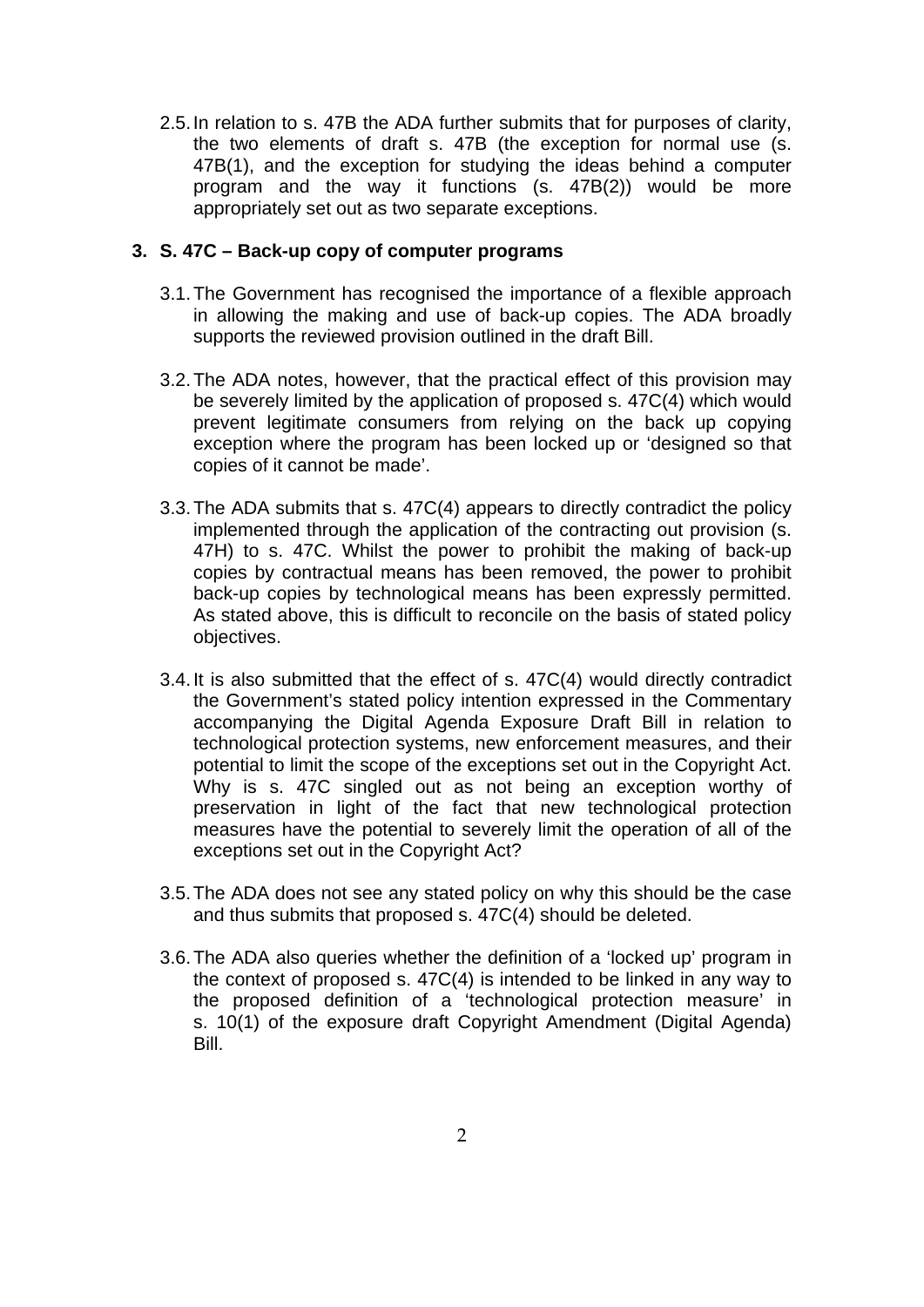## **4. S. 47D – Reproducing computer programs to make interoperable products**

- 4.1. The ADA strongly supports the introduction of an exception allowing the making of reproductions in the course of obtaining information necessary to make another program to connect to, and be used together with, other programs.
- 4.2. The ADA supports the comments made on the proposed s. 47D in the response to this draft Bill from the Supporters of Interoperable Systems in Australia (SISA).
- 4.3. In particular, however, the ADA notes the concerns raised by SISA with respect to proposed s. 47D(d) and the problematic situation where a software developer has reason to believe that interface and other relevant information made available by owners of copyright in computer software may not be reliable or complete.
- 4.4. In the interests of effectively implementing this exception, the ADA strongly urges the Government to consider amending S. 47D in the manner suggested in the SISA submission on this draft Bill.

## **5. S. 47E - Reproducing Computer Programs to Correct Errors**

- 5.1. The ADA supports the introduction of this provision.
- 5.2. The ADA does query, however, whether it is the Government's intention that a legitimate consumer of a computer software product, upon discovering errors in that program, would not be able to engage in error correction where another copy of that program was available to be purchased within a reasonable time at an ordinary commercial price. This does not seem to be a reasonable outcome for the consumer forced to purchase another copy of a software program in order to replace a copy that contains errors.

#### **6. S. 47F - Reproducing computer programs for security testing**

6.1. The ADA supports the introduction of this exception but notes that the comment outlined above in paragraph 4.3 of this response applies equally to proposed s. 47F(d).

## **7. S. 47H - Agreements excluding the operation of certain provisions**

7.1. The ADA strongly supports the introduction of a provision excluding the operation of contractual terms which seek to override the exceptions set out in this draft Bill.